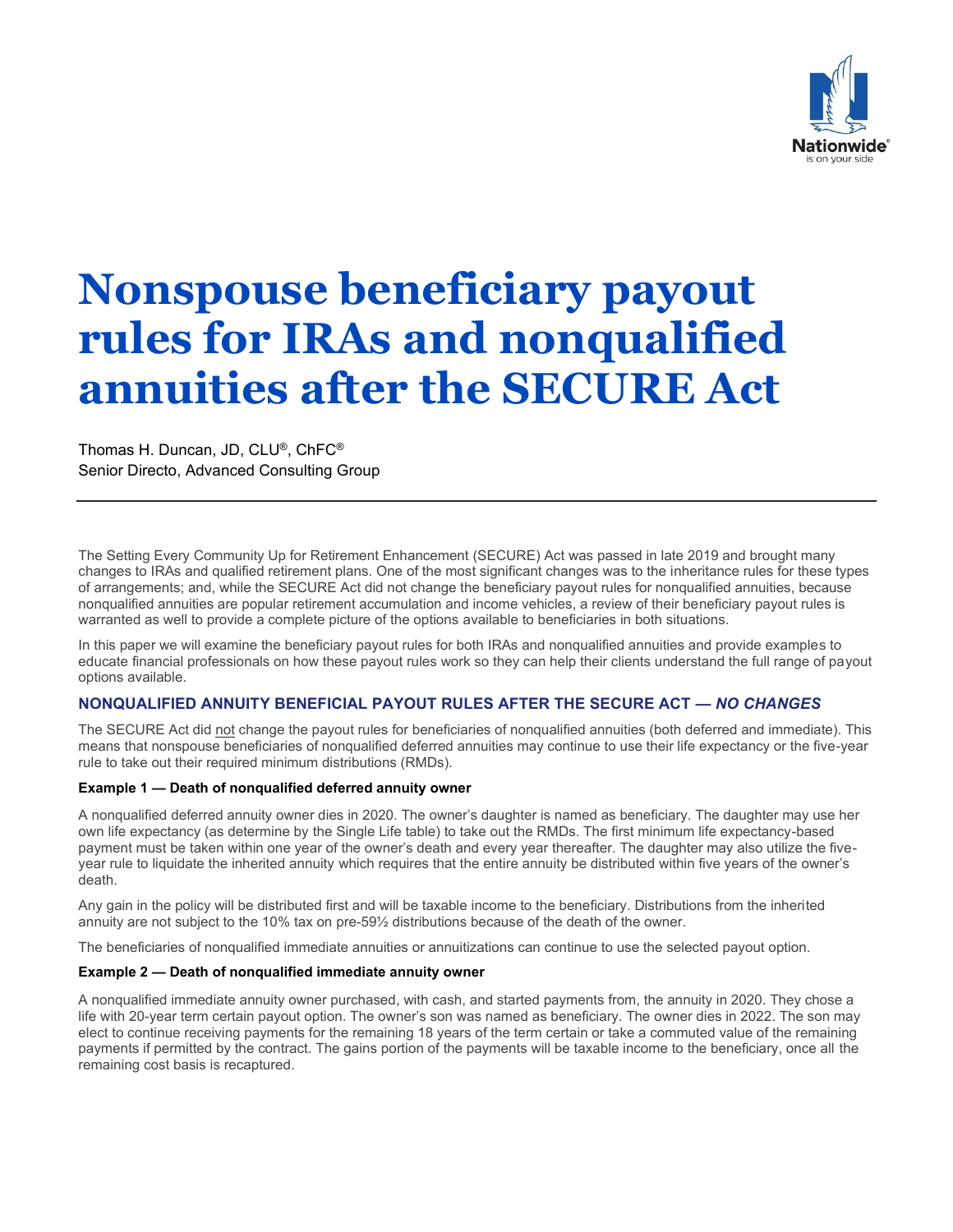## **IRA BENEFICIAL PAYOUT RULES FOR DEATHS AFTER 2019**

#### **10-year rule**

The SECURE Act changed the payout rules for nonspouse beneficiaries of IRA owners who die after December 31, 2019. Under the Act, nonspouse beneficiaries have 10 years (specifically December 31 of the 10<sup>th</sup> calendar year after the owner's death) to liquidate the entire IRA, unless an exception applies permitting life expectancy-based payouts. There is no annual distribution requirement. *See example 3*.

If an original beneficiary dies within the 10-year period their successor beneficiary assumes the same 10-year period, they do not restart their own 10-year period. *See example 4.*

#### **Example 3 — Death of IRA owner in 2021**

An IRA owner dies in 2021. Their adult daughter is named beneficiary of the IRA. She is not eligible for an exception permitting payouts based on her life expectancy.

Under the new IRA beneficial payout rules, the daughter has until December 31, 2031 to liquidate the entire IRA. The daughter may immediately liquidate the entire IRA, wait until December 31, 2031 to liquidate the entire IRA, or she can take partial distributions in any amount until the end of 2031.

The entire amount distributed to any beneficiary from an inherited IRA will generally be taxable as ordinary income to the beneficiary but will not be subject to the 10% premature distribution tax because the distribution is being taken due to the death of the owner.

#### **Example 4 — Death of original beneficiary after 2020**

An IRA owner dies in 2020 leaving the IRA to their adult daughter, who is not eligible for an exception permitting life expectancybased payouts. The original beneficiary, the daughter, dies in 2022. Her son (the grandson of the IRA owner) is named as successor beneficiary. In this situation the successor beneficiary will have until the end of the original beneficiary's 10-year period, here December 31, 2030, to liquidate the entire inherited IRA.

# **EXCEPTIONS TO THE 10-YEAR PAYOUT RULE**

#### **Spouses**

The spousal inheritance rules have not changed, so spouses will still be able to use their own life expectancy to take out RMDs from IRAs they have inherited instead of the 10-year rule.

Which RMD method a surviving spouse uses will depend on how they elect to treat the IRA they have inherited.

#### **Spousal re-registration**

If a surviving spouse re-registers an IRA they have inherited into their own name they will use their Uniform Table life expectancy factor each year to calculate RMDs once they reach their required beginning date (RBD) which is currently age 72.

This option may make sense when the surviving spouse is over age 59  $\frac{1}{2}$  and younger than the deceased spouse.

#### **Spousal inherited IRA**

However, a surviving spouse who has inherited an IRA may also elect to leave the IRA in the name of the deceased spouse, often referred to as a spousal inherited IRA.

In this situation RMDs must begin when the deceased spouse would have reached their RBD and the Single Life table life expectancy factor of the surviving spouse is used each year, the so-called recalculation method, to calculate RMDs. It's important to note that the surviving spouse may re-register the IRA into their own name at any time, which means the surviving spouse may subsequently re-register the spousal inherited IRA into their own name at any point in the future.

The spousal inherited IRA option may be an option to consider for a surviving spouse that is under age 59  $\frac{1}{2}$  so they can access the inherited IRA free from the 10% premature distribution tax or if the surviving spouse is older than the deceased spouse to delay RMDs until the deceased spouse would have reached their RBD.

## **NONSPOUSE BENEFICIARY EXCEPTIONS TO THE 10-YEAR RULE**

#### **Minor children of the IRA owner**

A minor child of the IRA owner may use their life expectancy to take out beneficial RMDs. Once the minor reaches the age of majority, as determined by applicable state law, they will then have 10 years to liquidate the entire inherited IRA. *See example 5.*

If the minor child dies while still a minor their successor beneficiary will have 10 years to liquidate the inherited IRA. *See example 6.*

If the original beneficiary who is no longer a minor dies during their 10-year payout period, then their successor beneficiary must liquidate the inherited IRA by the end of the original beneficiary's 10-year required timeframe. *See example 7.*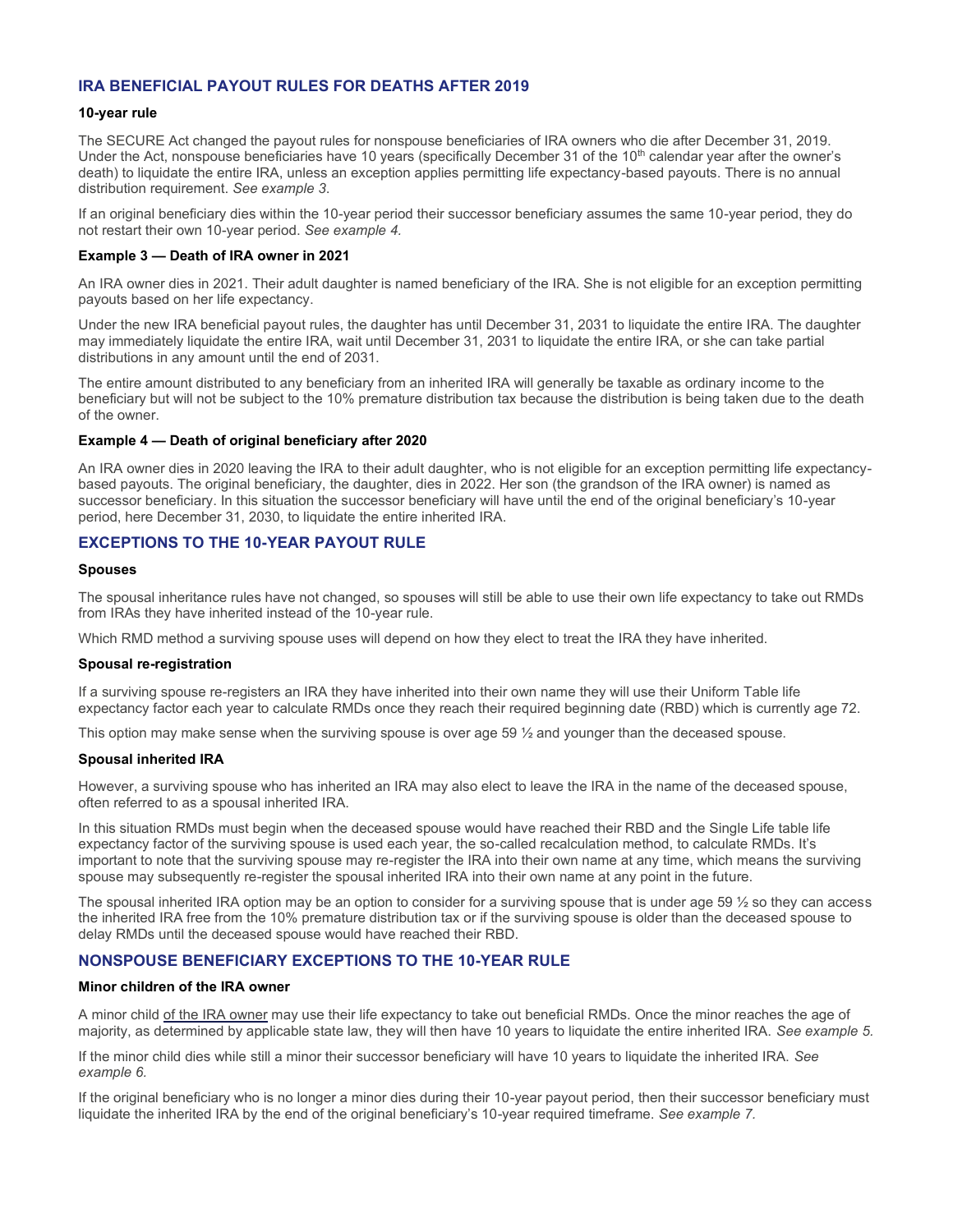It is important to note that this rule applies only to minors who inherit an IRA from their parent; it does not apply to other minors who inherit an IRA from a nonparent, for instance from grandparents or other family members. In those situations, the minor would use the 10-year rule*.*

*Also note that the following rules are used to determine and calculate the life expectancy-based payments for any non-spouse beneficiary of an IRA:*

- *Life expectancy-based payments for all non-spouse beneficiaries must begin by December 31 of the year following the year of the IRA owner's death*
- *The original beneficiary's initial life expectancy is determined using the Singe Life table and for every year thereafter one is subtracted from the previous year's life expectancy factor to calculate the RMD, this is the so-called fixed term or minus one method of RMD calculation*
- *The original beneficiary's initial life expectancy factor is determined by the beneficiary's age on December 31 of the year following the year of the owner's death*

## **Example 5 — Minor as beneficiary**

An IRA owner dies in 2021 leaving the account to their daughter. The daughter is 12 years old and lives in a state where the age of majority is 18. Because the daughter is under age 18 at the time of the owner's death, she is considered a minor and can use her life expectancy to take out RMDs from the inherited IRA until she reaches 18 years of age.

The life expectancy-based payments must begin by December 31, 2022, and then every year thereafter until she reaches the age of majority – in our example 18. When the daughter reaches age 18 in 2027, she has 10 years to liquidate the entire remaining value of the inherited IRA - December 31, 2037.

## **Example 6 — Minor as beneficiary who dies while still a minor**

The facts are the same as in example four except the minor beneficiary in this example dies in 2024 while they are still taking life expectancy-based payments. In this situation the successor beneficiary would have until December 31, 2034 to liquidate the inherited IRA – 10 years from the original minor beneficiary's year of death as a minor.

## **Example 7 — Minor as beneficiary who dies after reaching age of majority**

The facts are the same as in example four except the original beneficiary dies in 2032 after they have reached the age of majority. In this situation the successor beneficiary would have until the end of the 10-year period established when the minor beneficiary reached the age of majority, December 31, 2037, to liquidate the inherited IRA.

# **DISABILITY**

A beneficiary, regardless of age, who is "disabled" within the definition provided in Internal Revenue Code (IRC) Sec. 72(m)(7) will be able to utilize their life expectancy to take RMDs.

An individual will be considered "disabled" under Sec. 72(m)(7) "if he/she is unable to engage in any substantial gainful activity by reason of any medically determinable physical or mental impairment which can be expected to result in death or to be of long continued and indefinite duration."

If the disabled beneficiary dies during their life expectancy payout schedule, then their successor beneficiary must liquidate the inherited IRA by the end of the 10th year following the year of the original beneficiary's death.

# **CHRONIC ILLNESS**

A beneficiary, regardless of age, who is "chronically ill" as defined by I.R.C. Sec. 7702B(c)(2) will be able to utilize their life expectancy to take RMDs.

An individual will be considered "chronically ill" under Sec. 7702B(c)(2) if he/she is unable to perform at least two of six activities of daily living without assistance for ninety days or if he/she requires substantial supervision to ensure such individual's safety from threats to their health and safety due to severe cognitive impairment.

If the chronically ill beneficiary dies during their life expectancy payout schedule, then their successor beneficiary must liquidate the inherited IRA by the end of the 10th year following the year of the original beneficiary's death.

#### **Beneficiary who is older or not more than ten years younger than the deceased IRA owner**

A beneficiary who is older or who is less than 10 years younger than the IRA owner, will be able to use their life expectancy to take out RMDs, instead of using the ten-year rule. *See examples 8, 9 and 11.*

Please note, if the IRA owner dies after the required beginning date for RMDs (currently age 72) and the beneficiary is older than the IRA owner then the owner's remaining life expectancy is used to stretch out the beneficiary's RMDs not the beneficiary's life expectancy, because the owner's remaining life expectancy is the longer of the two life expectancies. *See example 10.*

If the original beneficiary dies during their life expectancy payout schedule, then their successor beneficiary must liquidate the inherited IRA by the end of  $10<sup>th</sup>$  year following the year of the original beneficiary's death.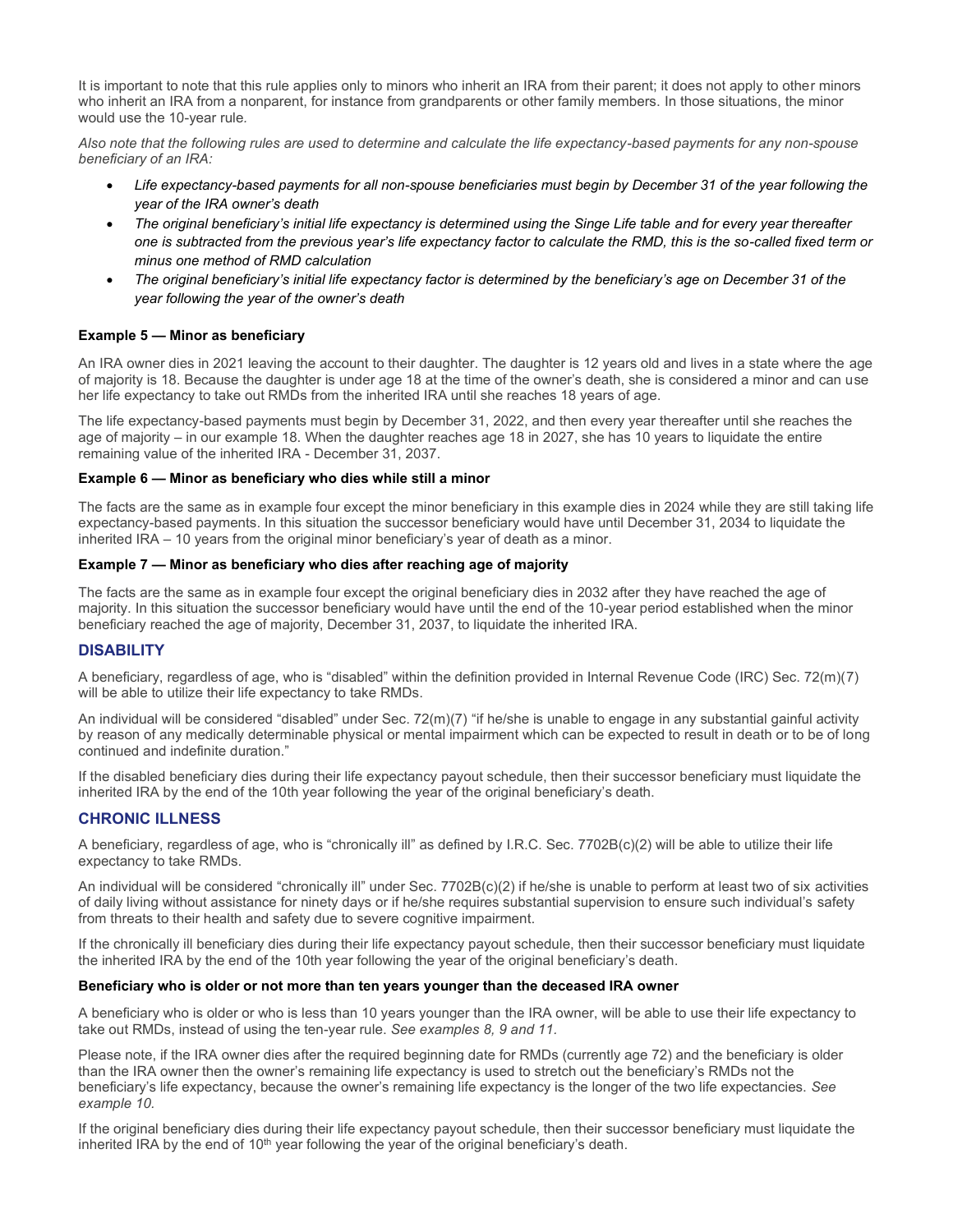#### **Example 8 — Beneficiary is less than 10 years younger than the IRA owner and the IRA owner is under RMD age**

An IRA owner dies in 2021, at age 58, leaving the account to their unmarried partner, age 55. Because the beneficiary was not married to the deceased IRA owner, the beneficiary is considered a nonspouse beneficiary and cannot use the spousal inheritance rules. However, because the beneficiary is less than 10-years younger than the deceased IRA owner, they can use their life expectancy to take annual RMDs from the inherited IRA. The life expectancy-based payments must begin by December 31, 2022.

#### **Example 9 — Beneficiary is older than the IRA owner and the IRA owner is under RMD age**

An IRA owner dies in 2021, at age 66, leaving the IRA to their older sister (68). Because the beneficiary is older than the IRA owner and the IRA owner died prior to the RBD (currently 72) the beneficiary may use their life expectancy to take out annual RMDs from the inherited IRA. The life expectancy-based payments must begin by December 31, 2022.

#### **Example 10 — Beneficiary is older than the IRA owner and the IRA owner is over RMD age**

An IRA owner dies in 2021, at age 75, leaving the IRA to their older cousin (78). Because the beneficiary is older than the IRA owner and the owner died after their RBD (currently 72) the beneficiary must use the remaining life expectancy of the owner (as established by the Single Life table) to take out annual RMDs from the inherited IRA because it is the longer of the two life expectancies. The life expectancy-based payments must begin by December 31, 2022.

#### **Example 11 — Beneficiary is less than 10 years younger than IRA owner and the IRA owner is over RMD age**

An IRA owner dies in 2021, at age 80, leaving their IRA to their younger sister (75). Because the beneficiary is less than 10 years younger than the IRA owner, even though the owner died after their RBD, the beneficiary must use their life expectancy to take out annual RMDs from the inherited IRA because their own life expectancy is the longer of the two. The life expectancybased payments must begin by December 31, 2022.

## **ADDITIONAL IRA PAYOUT RULES AFTER THE SECURE ACT**

#### **Annuitized IRAs**

The 10-year payout rule also applies to IRAs annuitized after December 31, 2019. Meaning that the nonspouse beneficiary of an annuitized IRA would have no more than 10-years to take out any residual amount, whether as continuing payments or as a commutation value.

#### **Example 12 — Death of an annuitized IRA annuity owner, annuitized after 2020**

An individual annuitized an IRA in 2020 with a life and 20-year term certain payout option. Further assume the owner died in 2022 and the owner's cousin is named as beneficiary. The cousin must take all remaining payments by December 31, 2032 or sooner because the IRA immediate annuity payout was started in 2020 meaning the beneficiary is subject to the 10-year payout rule.

#### **Designated beneficiary trust as IRA beneficiary**

After December 31, 2019, when a trust is the beneficiary of an IRA and if the trust can be considered a designated<sup>1</sup> beneficiary then that trust will have ten years following the owner's death to liquidate the entire IRA, unless an exception applies permitting life expectancy-based payments.

#### **Estates, charities, and non-designated beneficiary trusts as IRA beneficiaries**

After December 31, 2019, when an estate, non-designated beneficiary trust or charity, is the beneficiary of an IRA those entities will have until either:

- December 31 of the fifth year following the year of the owner's death to liquidate the entire IRA if the IRA owner died prior to their RBD; or,
- The owner's remaining life expectancy if the IRA owner died after their RBD.

# **IRA BENEFICIAL PAYOUT RULES FOR IRA OWNER DEATHS PRIOR TO 2020**

#### **Life expectancy payouts may continue**

If an IRA owner died prior to 2020, then the original beneficiary can continue using the life expectancy method or any other payout rule they were using prior to the passage of the SECURE Act.

#### **Example 13 — Death of IRA owner in 2018**

An IRA owner died in 2018 and left the IRA annuity to their son. The son may use his life expectancy to stretch out the inherited IRA because the IRA owner died prior to the effective date of the SECURE Act (January 1, 2020). The son had until December 31, 2019 to take out his first life expectancy-based payment. Every year thereafter the son must take out the minimum life expectancy-based amount, but he can always take more.